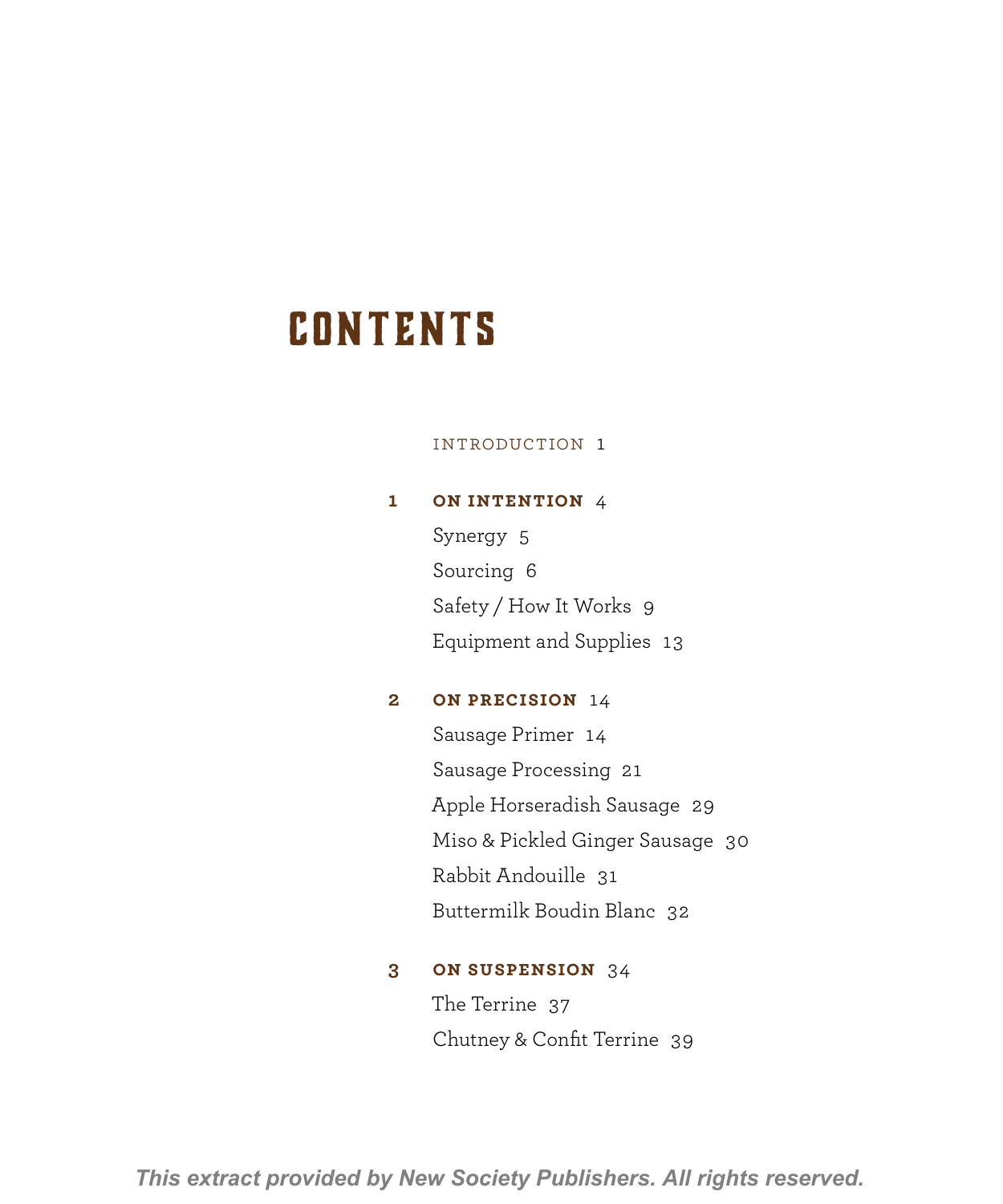Pâté of Thirds 42 Working (Wo)man's Lunchbox Pâté 44 60-20 Suspension 47 Pâté Gratin 48 Mortadella 53

# **4 On Wholeness** 56

Dry Curing 59 Wet Muscle Curing 63 Bacon 68 Corned Beef & Beef Pastrami 70 Lardo 74 Tasso Ham 73 Pork Shank Confit 76 Coppa or Capicola 79 Black Pepper Culatello 82

## **5 On Collaboration** 84

Fermented Dry Sausages 88 Making a Charcuterie Cabinet 91 Starter Cultures and Beneficial Molds 94 Koji Charcuterie 97 Growing Koji 98 Chile, Mustard & Pickled Celery Salami 104 Calabrese-Style Salami with Vanilla & Lardo 107 Nduja 108 Koji Venison Bresaola 111 Five-Spice Koji Lomo 112

*This extract provided by New Society Publishers. All rights reserved.*